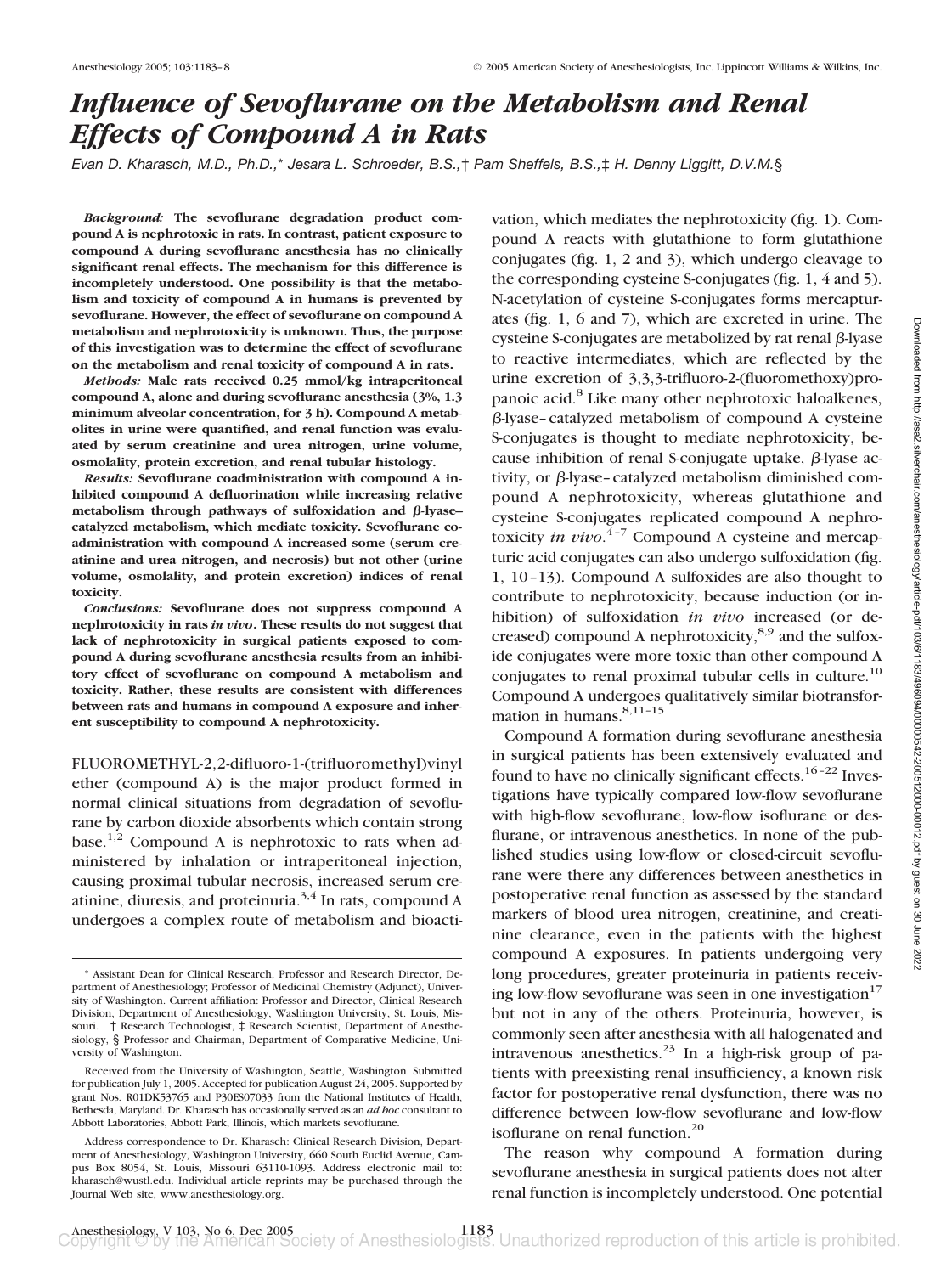

**Fig. 1. Biotransformation of compound A (fluoromethyl-2,2-difluoro-1-(trifluoromethyl)vinyl ether [FDVE]). GGT/**  $DP = \gamma$ -glutamyltransferase/dipep-tidase; GSH = glutathione.

explanation is simply that rats in the experimental toxicology studies received comparatively greater compound A doses than the doses to which humans are exposed during surgery.<sup>15</sup> A second potential explanation is the numerous quantitative differences between humans and rats in the bioactivation and toxicity of compound A.8,10–12,15,24 A third potential explanation is that rats in experimental studies have been exposed exclusively to compound A, whereas patients are exposed to sevoflurane as well as compound A, and sevoflurane may diminish the toxicity of compound A. It is well known that the toxicokinetics (disposition) and/or the toxicodynamics (tissue injury and compensatory protective mechanism) of haloalkyl toxins can be modified by the coadministration of other haloalkyl compounds.25,26 Thus, the intrinsic toxicity of compound A may be similar between rats and humans, but actual toxicity may be diminished by coadministration of sevoflurane. Nevertheless, this hypothesis has never been tested. Therefore, the purpose of this investigation was to determine the effect of sevoflurane on the metabolism and toxicity of compound A in rats.

## **Materials and Methods**

## *Chemicals and Reagents*

Fluoromethyl-2,2-difluoro-1-(trifluoromethyl)vinyl ether (FDVE, 99.92% purity) and sevoflurane were provided by Abbott Laboratories (Abbott Park, IL). Dichloroacetic acid, magtrieve, and benzophenone hydrazone were purchased from Aldrich (Milwaukee, WI); methylene chloride and hydrochloric acid were purchased from Fisher Scientific (Pittsburgh, PA); ethyl acetate (GC grade) was purchased from Burdick and Jackson (Muskegon, MI); and anhydrous ether was purchased from J.T. Baker (Phillipsburg, NJ). All stock drug solutions and buffers were prepared using Milli-Q grade water (Millipore, Bedford, MA).

N-acetyl-S-[1,1-difluoro-2-fluoromethoxy-2-(trifluoromethyl) ethyl]-L-cysteine (N-Ac-DFEC, 6), (E, Z)-N-acetyl-S- [1-fluoro-2-fluoromethoxy-2-(trifluoromethyl) vinyl]-Lcysteine ((E, Z)-N-Ac-FFVC, 7), N-acetyl-S-[1,1-difluoro-2 fluoromethoxy-2-(trifluoromethyl) ethyl]-L-cysteine sulfoxide (N-Ac-DFEC-SO, 12), and (E, Z)-N-acetyl-S-[1 fluoro-2-fluoromethoxy-2-(trifluoromethyl) vinyl]-Lcysteine sulfoxide ((E, Z)-N-Ac-FFVC-SO, 13) were synthesized as described previously,<sup>8</sup> as was  $3,3,3$ trifluoro-2-(fluoromethoxy)propanoic acid (F-propionic acid,  $8^{27}$ 

## *Animal Treatments*

All animal experiments were approved by the University of Washington Animal Use Committee (Seattle, Washington) and conducted in accordance with American Association for Accreditation of Laboratory Animal Care guidelines. Male Fisher 344 rats (250–300 g; Harlan, San Diego, CA) were housed in individual metabolic cages, provided food and water *ad libitum*, and maintained on a 12-h light–dark cycle. Twelve rats were randomized to one of two treatment groups after baseline blood (saphenous vein) and 24-h urine samples were obtained. Six rats received FDVE (0.25 mmol/kg in corn oil, 0.125 mmol/ml) *via* intraperitoneal injection. Six rats were anesthetized with sevoflurane for 1 h, injected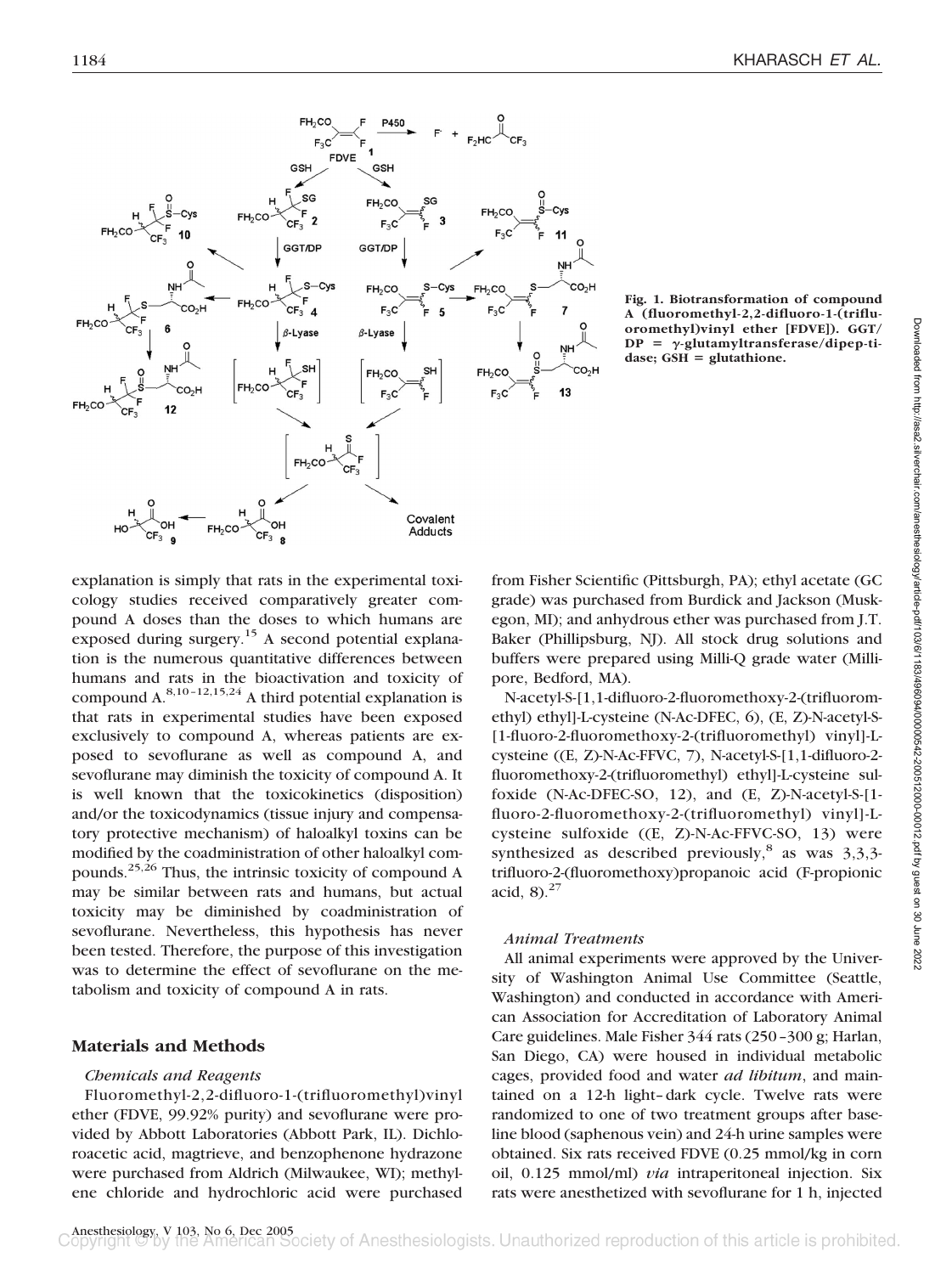|                                         | Compound A      |                     | Compound A and Sevoflurane |                              |
|-----------------------------------------|-----------------|---------------------|----------------------------|------------------------------|
|                                         | Predose         | Postdose            | Predose                    | Postdose                     |
| BUN, mg/dl                              | $12 \pm 2$      | $16 \pm 4$          | 11 $\pm$ 2                 | $34 \pm 15$ <sup>*</sup> T   |
| Serum creatinine, mg/dl                 | $1.1 \pm 0.0$   | $1.0 \pm 0.3$       | $0.8 \pm 0.1$              | $1.5 \pm 0.4$ <sup>*</sup> t |
| Urine volume, ml                        | $5.1 \pm 0.9$   | $19.8 \pm 4.4^*$    | $4.1 \pm 0.4$              | $23.0 \pm 10.3^*$            |
| Urine protein, mg/24 h                  | $7.1 \pm 0.8$   | $26.2 \pm 6.2^*$    | $6.7 \pm 0.5$              | $24.2 \pm 9.0^*$             |
| Urine osmolality, mOsm/kg               | $1.910 \pm 300$ | $710 \pm 70^*$      | $1.960 \pm 325$            | $520 \pm 110^*$              |
| Necrosis (1 = low, $4 =$ high) [median] |                 | $2.7 \pm 0.8$ [2.5] |                            | $3.8 \pm 0.4^*$ [4.0]        |

#### **Table 1. Influence of Sevoflurane on Compound A Nephrotoxicity**

Results are mean  $\pm$  SD.

\* Significantly different from predose value ( $P < 0.05$ ). † Significantly different from compound A only ( $P < 0.05$ ).

 $BUN = blood$  urea nitrogen.

intraperitoneally with compound A (0.25 mmol/kg), and then exposed to 2 more hours of sevoflurane. Animals were exposed in a 20-l inhalation chamber to 3% sevoflurane (1.3 minimum alveolar concentration) in oxygen at 6 l/min, administered *via* a calibrated vaporizer, without the use of any carbon dioxide absorbent, with constant monitoring of chamber gas concentration to maintain sevoflurane concentration at 3% and minimize any carbon dioxide rebreathing (Capnomac Ultima; Datex, Madison, WI). Animals rested on a warming pad, with constant monitoring to maintain rectal temperature at 37°C. Rats were returned to the metabolic cages after recovery from anesthesia, and urine was collected on ice for 24 h. Rats were anesthetized with pentobarbital and killed by cardiac exsanguination. Kidneys were immediately excised, trimmed, and cut in a midtransverse plane through cortex and medullary pyramid, and a section was fixed in 10% neutral buffered formalin. The remainder was flash frozen in liquid nitrogen and stored at  $-80^{\circ}$ C.

#### *Sample Analyses*

Plasma urea nitrogen was measured spectrophotometrically using the Infinity urea nitrogen reagent (Thermo DMA, Louisville, CO) according to the manufacturer's directions. Plasma creatinine was measured using Vitros Crea slides on a Vitros 250 chemistry system (Ortho-Clinical Diagnostics, Rochester, NY). Urine osmolality was determined using an Advanced Instrument (Norwood, MA) model 3D3 freezing point osmometer. Urine protein concentrations were measured spectrophotometrically using a microprotein kit (Sigma 611-A; Sigma-Aldrich, St. Louis, MO). Urine fluoride concentrations were measured using a fluoride-specific electrode (Thermo Electron Corp., Waltham, MA). Thawed urine (80  $\mu$ l) was added to 20  $\mu$ l low-level total ionic strength adjustment buffer (1 <sup>M</sup> NaCl in 1 <sup>M</sup> acetic acid, adjusted to pH 5.0-5.5 with 5  $\text{M}$  NaOH). An aliquot (40  $\mu$ l) was then placed on the inverted electrode, and a microscope cover slip was placed on top. Fluoride concentrations in unknowns were calculated from electrode voltage using a standard curve prepared by analyzing calibration standards of fluoride in water  $(0.1-5 \text{ mm})$ . Urine concentrations of compound A-mercapturic acid conjugates, their corresponding sulfoxides, and 3,3,3-trifluoro-2-(fluoromethoxy)propanoic acid in urine were determined by high-pressure liquid chromatography–mass spectrometry as described previously.<sup>9</sup>

Formalin-treated kidney sections were embedded in paraffin, and sections were stained with hematoxylin and eosin. They were examined by a veterinary pathologist who was unaware of the animal treatments. Histopathologic changes were recorded in regard to location, character, and severity. The semiquantitative severity score consisted of a range from 0 to 4 (respectively normal, minimal, slight, moderate, and marked), which reflects the degree and distribution of the tubular necrosis.

### *Statistical Analysis*

Data were analyzed using repeated-measures analysis of variance with Student-Newman-Keuls comparisons, or unpaired *t* test as appropriate using SigmaStat (SPSS Science, Chicago, IL). All results are reported as the mean  $\pm$  SD. Statistical significance was assigned at  $P \leq$ 0.05.

## **Results**

The dose of compound A used in these experiments (0.25 mmol/kg) was based on the threshold dose for nephrotoxicity observed in previous experiments.<sup>4</sup> Renal effects (urine volume, protein excretion and osmolality, serum creatinine and urea nitrogen, and necrosis; table 1) were similar to those seen previously at this intraperitoneal dose $4.9$  and at approximately 350 - 400 ppm-h inhaled compound A.5,28

Coadministration of compound A with 3 h of sevoflurane increased some but not all measures of renal toxicity (table 1). The increase in serum creatinine and urea nitrogen concentrations, and histologic evidence of proximal tubular necrosis caused by compound A, were greater in rats that also received 3 h of sevoflurane anesthesia. In contrast, changes in urine volume, osmo-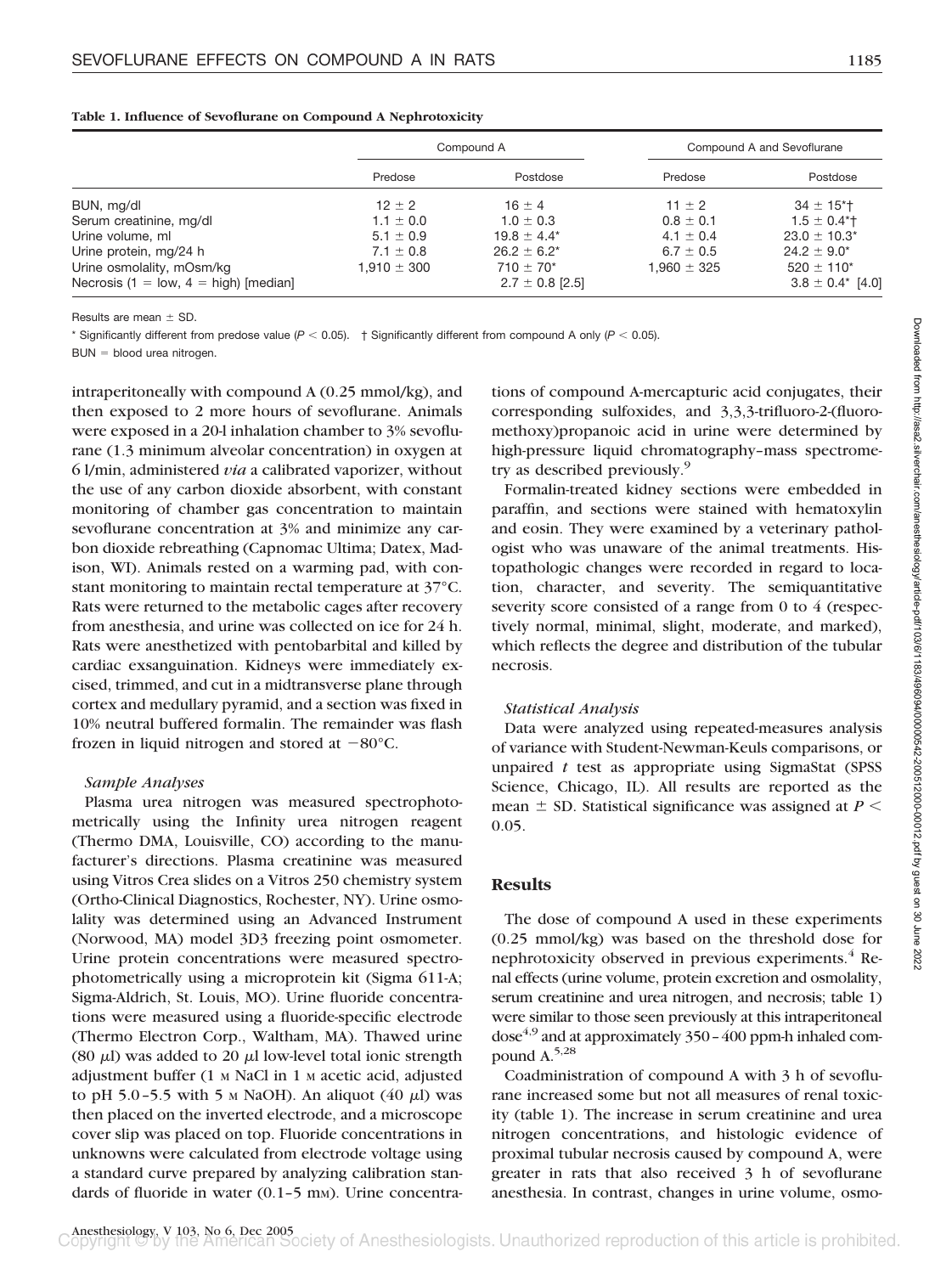**Table 2. Influence of Sevoflurane on Compound A Metabolism** *In Vivo*

| Urinary Excretion                | Compound A        | Compound A and<br>Sevoflurane |
|----------------------------------|-------------------|-------------------------------|
| N-Ac-DFEC, $\mu$ mol/24 h        | $7.4 + 1.3$       | $3.3 \pm 1.4^*$               |
| (E, Z)-N-Ac-FFVC, $\mu$ mol/24 h | $4.3 \pm 0.7$     | $2.3 + 1.4*$                  |
| N-Ac-DFEC-SO, µmol/24 h          | $0.078 \pm 0.020$ | $0.073 \pm 0.024$             |
| F-propionic acid, $\mu$ mol/24 h | $1.04 \pm 0.21$   | $0.74 \pm 0.22^*$             |
| Fluoride, $\mu$ mol/24 h         | $49.7 \pm 9.9$    | $39.5 \pm 11.6^*$             |
| Sulfoxidation index, %+          | $1.1 \pm 0.3$     | $2.3 \pm 0.6^*$               |
| $\beta$ -Lyase index, % $\pm$    | $8.1 \pm 0.8$     | $12.5 \pm 2.5^*$              |
|                                  |                   |                               |

Results are mean  $\pm$  SD. Predose urine fluoride excretion was 0.8  $\pm$  0.0 and 0.9  $\pm$  0.0  $\mu$ mol/24 h in compound A and compound A-sevoflurane animals. Significantly different from control  $(P < 0.05)$ .  $\uparrow$  N-Ac-DFEC-SO/(N-Ac-DFEC-SO + N-Ac-DFEC)  $\times$  100%.  $\,\,\ddagger$  F-propionic acid/(F-propionic acid + N-Ac-DFEC-SO + N-Ac-DFEC + (E, Z)-N-Ac-FFVC)  $\times$  100%.

(E, Z)-N-Ac-FFVC (7) = (E, Z)-N-acetyl-S-[1-fluoro-2-fluoromethoxy-2-(trifluoromethyl) vinyl]-L-cysteine; F-propionic acid  $(8) = 3,3,3$ -trifluoro-2-(fluoromethoxy)propanoic acid; N-Ac-DFEC  $(6)$  = N-acetyl-S-[1,1-difluoro-2fluoromethoxy-2-(trifluoromethyl) ethyl]-L-cysteine; N-Ac-DFEC-SO (12) N-acetyl-S-[1,1-difluoro-2-fluoromethoxy-2-(trifluoromethyl) ethyl]-L-cysteine sulfoxide.

lality, and protein excretion caused by compound A were unaffected by sevoflurane coadministration.

Urinary excretion of compound A metabolites is described in table 2 and was similar to that reported previously.<sup>9</sup> Both major mercapturic acid conjugates (N-Ac-DFEC and (E, Z)-N-Ac-FFVC) and the sulfoxide of N-Ac-DFEC (N-Ac-DFEC-SO) were observed. The sulfoxide of (E, Z)-N-Ac-FFVC was not observed, presumably because its greater reactivity precludes escape from the kidney.<sup>9</sup> Because the cysteine conjugates (DFEC and FFVC) may undergo N-acetylation (and subsequent sulfoxidation) or  $\beta$ -lyase–catalyzed metabolism (to a reactive metabolite which can be excreted as F-propionic acid), the relative flux through the  $\beta$ -lyase toxification pathway can be estimated by the  $\beta$ -lyase index (table 2). Because the mercapturates can be excreted unchanged or undergo sulfoxidation, the relative flux through the sulfoxidation toxification pathway can be estimated by the sulfoxidation index (table 2). Both indices were similar to those reported previously.<sup>9</sup>

Coadministration of compound A with 3 h of sevoflurane variably affected different pathways of compound A metabolism. Overall, metabolite excretion was diminished, as was that of the mercapturates and F-propionic acid, whereas sulfoxide elimination was unchanged. Nevertheless, the  $\beta$ -lyase and sulfoxidation indices, reflecting relative flux through the toxification pathways, were both increased. Fluoride excretion was significantly decreased.

## **Discussion**

The results of this experiment show that sevoflurane altered compound A metabolism. The decrease in urine fluoride excretion when compound A was coadministered with sevoflurane is all the more remarkable because sevoflurane itself is metabolized to inorganic fluoride. Fluoride excretion after sevoflurane anesthesia in rats has been reported to be approximately 15– 40  $\mu$ mol/24 h.<sup>29,30</sup> The expected result, therefore, was that urine fluoride would have increased, due to defluorination of both compound A and sevoflurane. Decreased rather than increased fluoride excretion suggests sevoflurane inhibition of compound A defluorination *in vivo*. In addition to conjugation with glutathione and subsequent defluorination of these conjugates, compound A also undergoes oxidative defluorination. $31$  Both compound A and sevoflurane oxidation are catalyzed by the same enzyme, cytochrome P4502E1 (CYP2E1), and sevoflurane inhibits compound A defluorination *in vitro*. <sup>31</sup> Compared with compound A concentrations, the much higher sevoflurane concentrations *in vivo* likely inhibited P450-mediated compound A oxidative defluorination, resulting in less fluoride excretion. Reasons for the decreased excretion of compound A mercaptures, yet increased  $\beta$ -lyase and sulfoxidation indices, reflecting relative flux through these pathways, are not apparent.

Sevoflurane effects on compound A metabolism are analogous to the altered metabolism of haloalkyl toxins by the coadministration of other halogenated compounds. For example, trichloroethylene undergoes both CYP2E1-catalyzed oxidation and conjugation with glutathione and subsequent S-conjugates bioactivation, resulting in toxicity. Coadministration of trichloroethylene with chloroform, which is also metabolized predominantly by CYP2E1, decreased CYP2E1-catalyzed trichloroethylene metabolism.25,26

The results of this experiment show that sevoflurane did not diminish compound A nephrotoxicity. Rather, some (serum creatinine and urea nitrogen, and necrosis) but not other (urine volume, osmolality, and protein excretion) indices of renal toxicity were increased by coadministration. This response pattern was unusual, because urine volume, osmolality, and protein excretion are typically much more sensitive markers of compound A nephrotoxicity, whereas serum creatinine and urea nitrogen are often unaffected. $4-6.9$  The lack of further change in urine volume and protein excretion with sevoflurane plus compound A was not because a maximal response had been reached with 0.25 mmol/kg compound A alone, because higher compound A doses did produce greater urine volume and protein excretion.<sup>4,5,9</sup>

The mechanism by which sevoflurane increased compound A necrosis is not apparent. It is consistent with relatively greater flux through the  $\beta$ -lyase and sulfoxidation pathways compared with compound A alone.<sup>9</sup> Nevertheless, further mechanistic elucidation would require additional experiments and was not the aim of the current investigation. It is also possible that any other anesthetic may have also increased the renal toxicity of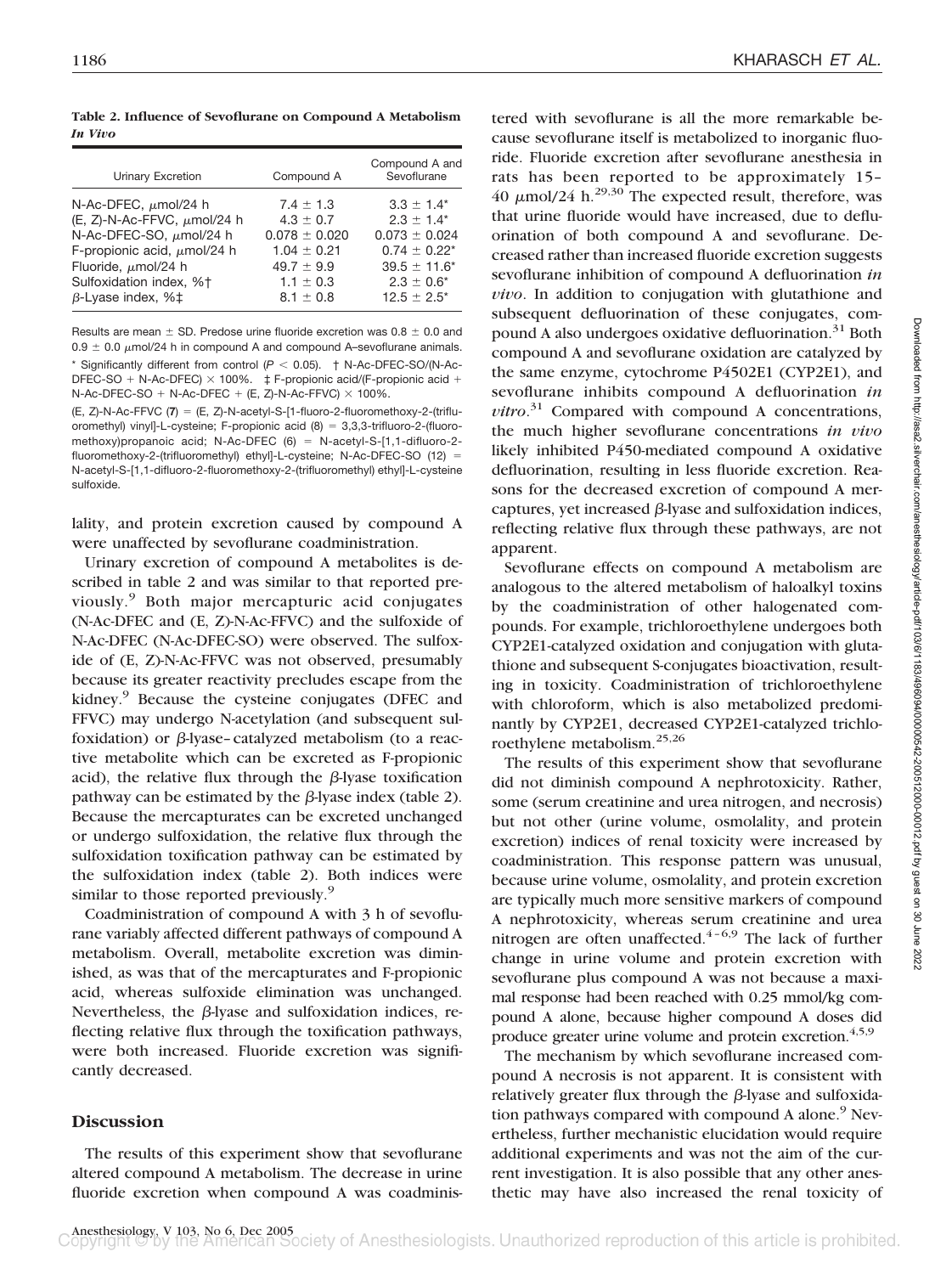compound A. In the current experiment, a nonsevoflurane anesthetic was not used as the control, because the hypothesis was that sevoflurane specifically, not anesthesia in general, might prevent compound A toxicity.

If sevoflurane effects on compound A are similar in humans and rats, then the lack of suppression of compound A nephrotoxicity by sevoflurane in rats *in vivo* does not support the notion that compound A exposure in humans is prevented by sevoflurane coadministration. Were the intrinsic toxicity of compound A similar in rats and humans but actual toxicity diminished by coadministration of sevoflurane in humans, sevoflurane would have been expected to reduce compound A toxicity in these rat experiments. Rather, these experiments support the notion that rats and humans differ in their susceptibility to compound A nephrotoxicity.

There are at least two potential explanations for the difference between humans and rats in compound A renal effects. One is simply the compound A dose to which patients are exposed. Whereas the nephrotoxic threshold in rats is 0.2–0.25 mmol/kg, patients are exposed to much lower (at least 40-fold) doses of compound A (typically 0.005 mmol/kg for a 3- to 4-h anesthetic).<sup>15</sup> A second potential explanation is the wellknown interspecies differences in the metabolism of compound A, which is thought to mediate toxicity. For example, in rats compared with humans, there are (1) greater rates of compound A-glutathione conjugate formation in hepatic microsomes and cytosol, $^{11}$  (2) greater -lyase–catalyzed metabolism of compound A-cysteine conjugates *in vitro* in rat kidneys,<sup>12</sup> (3) greater excretion of N-Ac-DFEC relative to  $(E, Z)$ -N-Ac-FFVC in rats,  $15,24$  (4) greater excretion of 3,3,3-trifluoro-2-fluoromethoxypropanoic acid (reflecting  $\beta$ -lyase–catalyzed FDVE cysteine conjugates metabolism) *in vivo* in rats,<sup>15,24</sup> (5) greater ratio of 3,3,3-trifluoro-2-fluoromethoxypropanoic acid (toxification) to mercapturates (detoxication) in urine in rats,  $15,24$  (6) relative resistance of human proximal tubular cells to the cytotoxic effects of FDVE-cysteine-S-conjugates, $^{10}$  and (7) greater sulfoxidation of compound A mercapturates.<sup>8</sup>

There are some differences between the rat model used in these experiments and clinical scenarios. Rats received compound A by intraperitoneal injection, rather than by inhalation, to better control the dose. However, compound A nephrotoxicity is similar whether it is administered by inhalation or intraperitoneal injection. $4,5$  In humans, the amount of sevoflurane to which patients are exposed is several orders of magnitude greater than that of compound  $A<sup>15</sup>$  In these experiments, the compound A dose had to be high enough to elicit a reproducible effect (0.25 mmol/kg), which resulted in a dose much higher than equivalent exposures in humans (approximately  $0.005$  mmol/kg);<sup>15</sup> hence, the relative sevoflurane:compound A exposure

was less than in clinical scenarios. It is unknown whether this affected the results.

In summary, in rats, coadministration of compound A together with sevoflurane, compared with compound A alone, increased compound A metabolism *via* pathways that mediate toxicity, and increased some but not all indices of nephrotoxicity. These results do not suggest that lack of nephrotoxicity in surgical patients exposed to compound A during sevoflurane anesthesia results from an inhibitory effect of sevoflurane on compound A metabolism and toxicity. Rather, these results are consistent with differences between rats and humans in compound A exposure and inherent susceptibility to compound A nephrotoxicity.

The authors thank Dale Whittington, B.S. (Research Scientist, Department of Anesthesiology, University of Washington, Seattle, Washington), for technical assistance in the urine analysis.

## **References**

1. Hanaki C, Fujii K, Morio M, Tashima T: Decomposition of sevoflurane by soda lime. Hiroshima J Med Sci 1987; 36:61–7

2. Frink EJ Jr, Malan TP, Morgan SE, Brown EA, Malcomson M, Gandolfi AJ, Brown BR Jr: Quantification of the degradation products of sevoflurane in two CO<sub>2</sub> absorbents during low-flow anesthesia in surgical patients. ANESTHESIOLOGY 1992; 77:1064–9

3. Morio M, Fujii K, Satoh N, Imai M, Kawakami U, Mizuno T, Kawai Y, Ogasawara Y, Tamura T, Negishi A, Kumagai Y, Kawai T: Reaction of sevoflurane and its degradation products with soda lime: Toxicity of the byproducts. ANES-THESIOLOGY 1992; 77:1155–64

4. Kharasch ED, Thorning DT, Garton K, Hankins DC, Kilty CG: Role of renal cysteine conjugate  $\beta$ -lyase in the mechanism of compound A nephrotoxicity in rats. ANESTHESIOLOGY 1997; 86:160–71

5. Kharasch ED, Hoffman GM, Thorning D, Hankins DC, Kilty CG: Role of the  $r$ enal cysteine conjugate  $\beta$ -lyase pathway in inhaled compound A nephrotoxicity in rats. ANESTHESIOLOGY 1998; 88:1624–33

6. Iyer RA, Baggs RB, Anders MW: Nephrotoxicity of the glutathione and cysteine S-conjugates of the sevoflurane degradation product 2-(fluoromethoxy)- 1,1,3,3,3-pentafluoro-1-propene (compound A) in male Fischer 344 rats. J Pharmacol Exp Ther 1997; 283:1544–51

7. Anders MW: Formation and toxicity of anesthetic degradation products. Annu Rev Pharmacol Toxicol 2005; 45:147–76

8. Altuntas TG, Park BS, Kharasch ED: Sulfoxidation of cysteine and mercapturic acid conjugates of the sevoflurane degradation product fluoromethyl-2,2 difluoro-1-(trifluoromethyl)vinyl ether (compound A). Chem Res Toxicol 2004; 17:435–45

9. Sheffels P, Schroeder JL, Altuntas TG, Liggitt HD, Kharasch ED: Role of cytochrome P4503A in cysteine S-conjugates sulfoxidation and the nephrotoxicity of the sevoflurane degradation product fluoromethyl-2,2-difluoro-1-(trifluoromethyl)vinyl ether ("compound A") in rats. Chem Res Toxicol 2004; 17: 1177–89

10. Altuntas TG, Zager RA, Kharasch ED: Cytotoxicity of S-conjugates of the sevoflurane degradation product fluoromethyl-2,2-difluoro-1-(trifluoromethyl)vinyl ether (compound A) in a human proximal tubular cell line. Toxicol Appl Pharmacol 2003; 193:55–65

11. Altuntas TG, Kharasch ED: Glutathione S-conjugation of the sevoflurane degradation product, fluoromethyl-2,2-difluoro-1-(trifluoromethyl)vinyl ether (Compound A) in human liver, kidney, and blood in vitro. Toxicol Appl Pharmacol 2001; 177:85–93

12. Iyer RA, Anders MW: Cysteine conjugate  $\beta$ -lyase-dependent biotransformation of the cysteine S-conjugates of the sevoflurane degradation product compound A in human, nonhuman primate, and rat kidney cytosol and mitochondria. ANESTHESIOLOGY 1996; 85:1454–61

13. Altuntas TG, Kharasch ED: Biotransformation of L-cysteine S-conjugates and N-acetyl-L-cysteine S- conjugates of the sevoflurane degradation product fluoromethyl-2,2-difluoro-1-(trifluoromethyl)vinyl ether (Compound A) in human kidney in vitro: Interindividual variability in N-acetylation, N-deacetylation, and -lyase-catalyzed metabolism. Drug Metab Dispos 2002; 30:148–54

14. Iyer RA, Frink EJ Jr, Ebert TJ, Anders MW: Cysteine conjugate  $\beta$ -lyasedependent metabolism of compound A (2-[fluoromethoxy]-1,1,3,3,3-pentafluoro-1-propene) in human subjects anesthetized with sevoflurane and in rats given compound A. ANESTHESIOLOGY 1998; 88:611–8

15. Kharasch ED, Jubert C: Compound A uptake and metabolism to mercap-